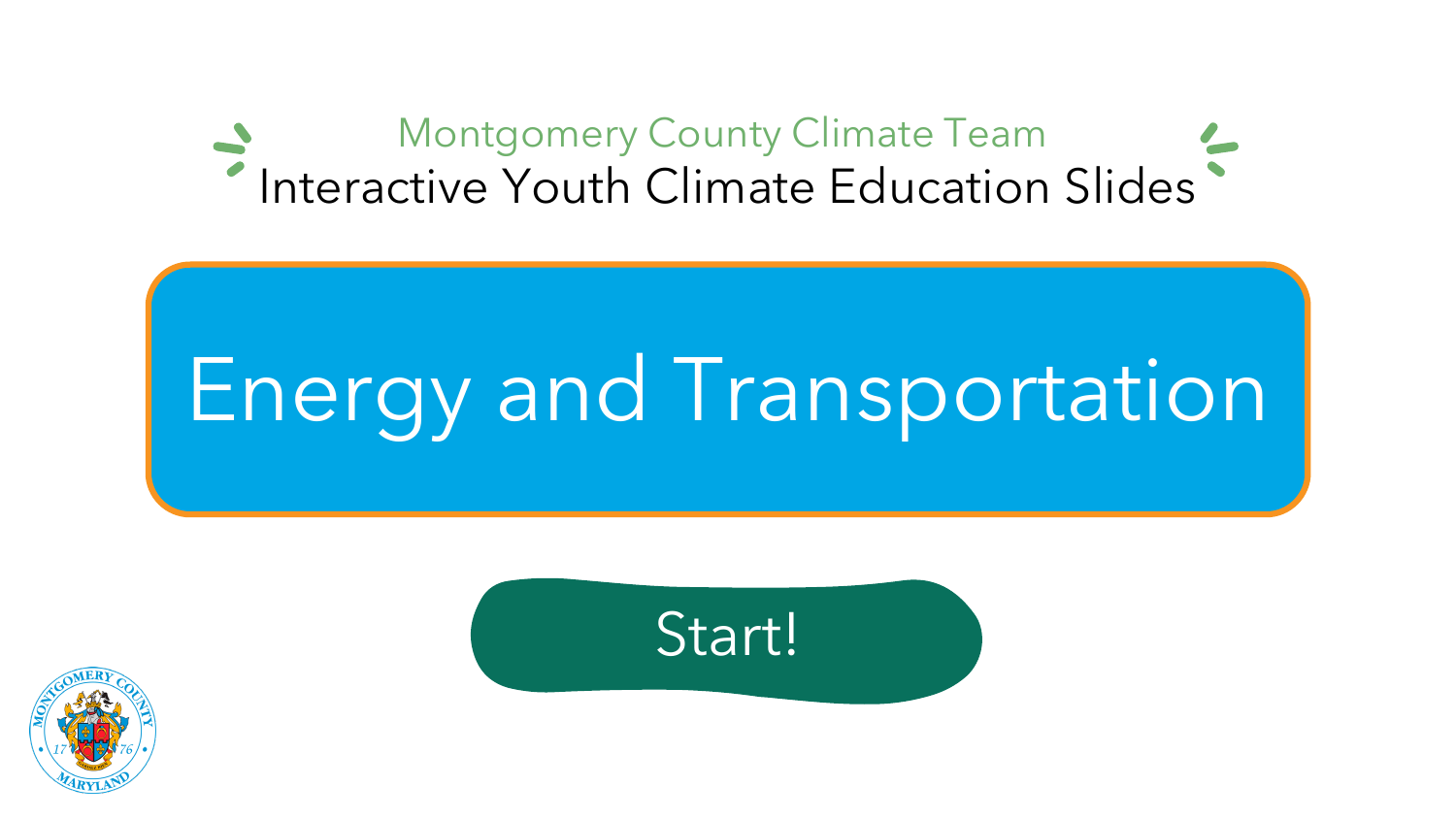

<span id="page-1-0"></span>Humans use energy from many different sources. We mostly burn oil, coal, and natural gas for energy, but we can also harness the power of wind, water, and sunlight.

### Renewable Energy

Renewable sources are replenished naturally and over relatively short periods of time. The five major renewable energy resources are **solar, wind, water (hydro), biomass, and geothermal.**

#### Non-renewable Energy

Non-renewable energy sources come from resources that are not regenerated or are regenerated very slowly by natural processes. The primary sources for non-renewable energies in the world are **fossil fuels - coal, gas, and oil.** As we previously learned, these contribute to climate change by increasing the amount of heat-trapping gases in the atmosphere when they are burned.  $N_{\text{ex}}$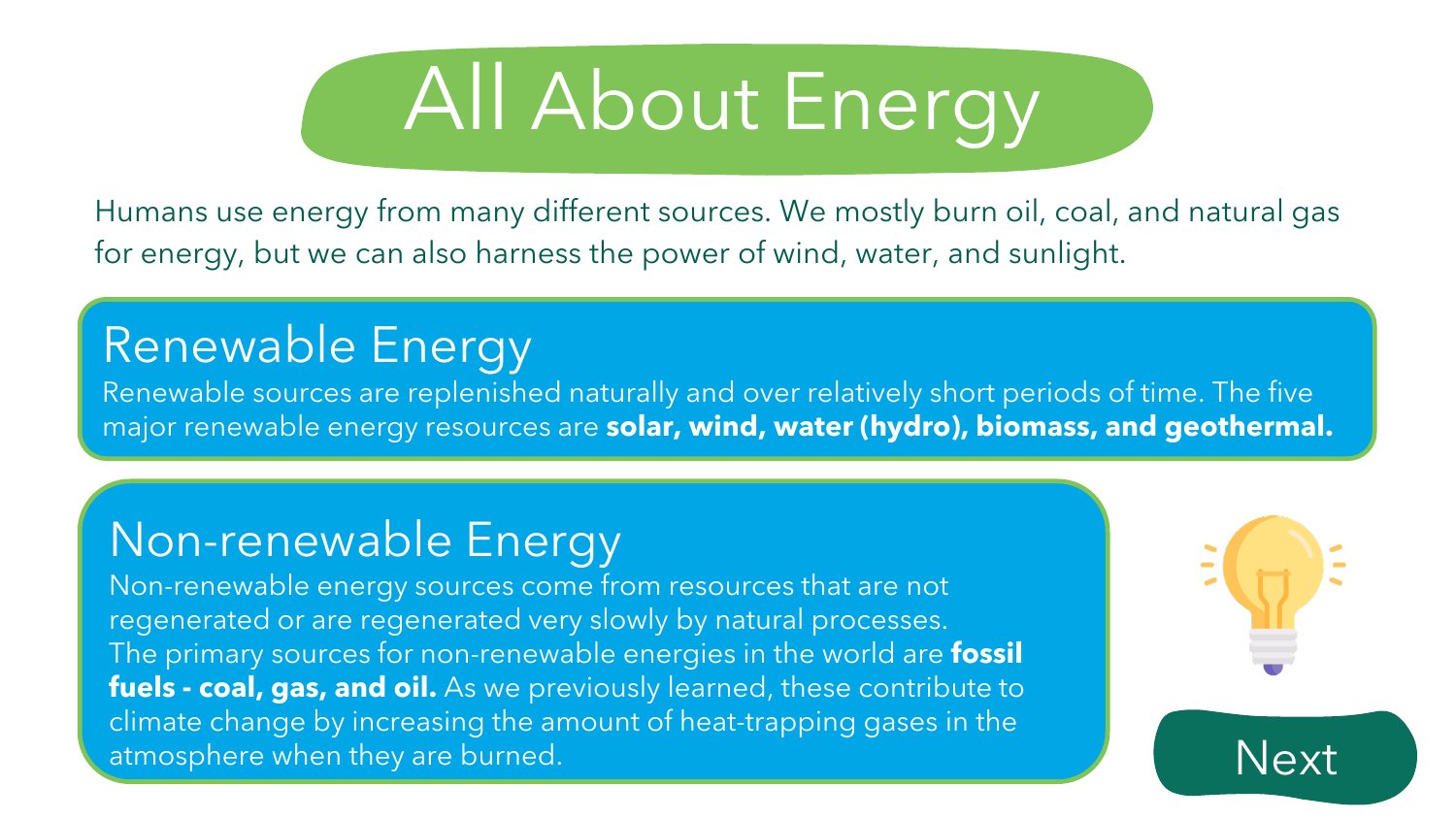## <span id="page-2-0"></span>How do we use energy?

The United States gets 81% of its total energy from fossil fuels such as oil, coal, and natural gas. We currently depend on those fuels to heat our homes, run our vehicles, power industry and manufacturing, and provide us with electricity. We are starting to see more and more use of renewable energy as people are becoming aware of fossil fuels' effect on the climate.



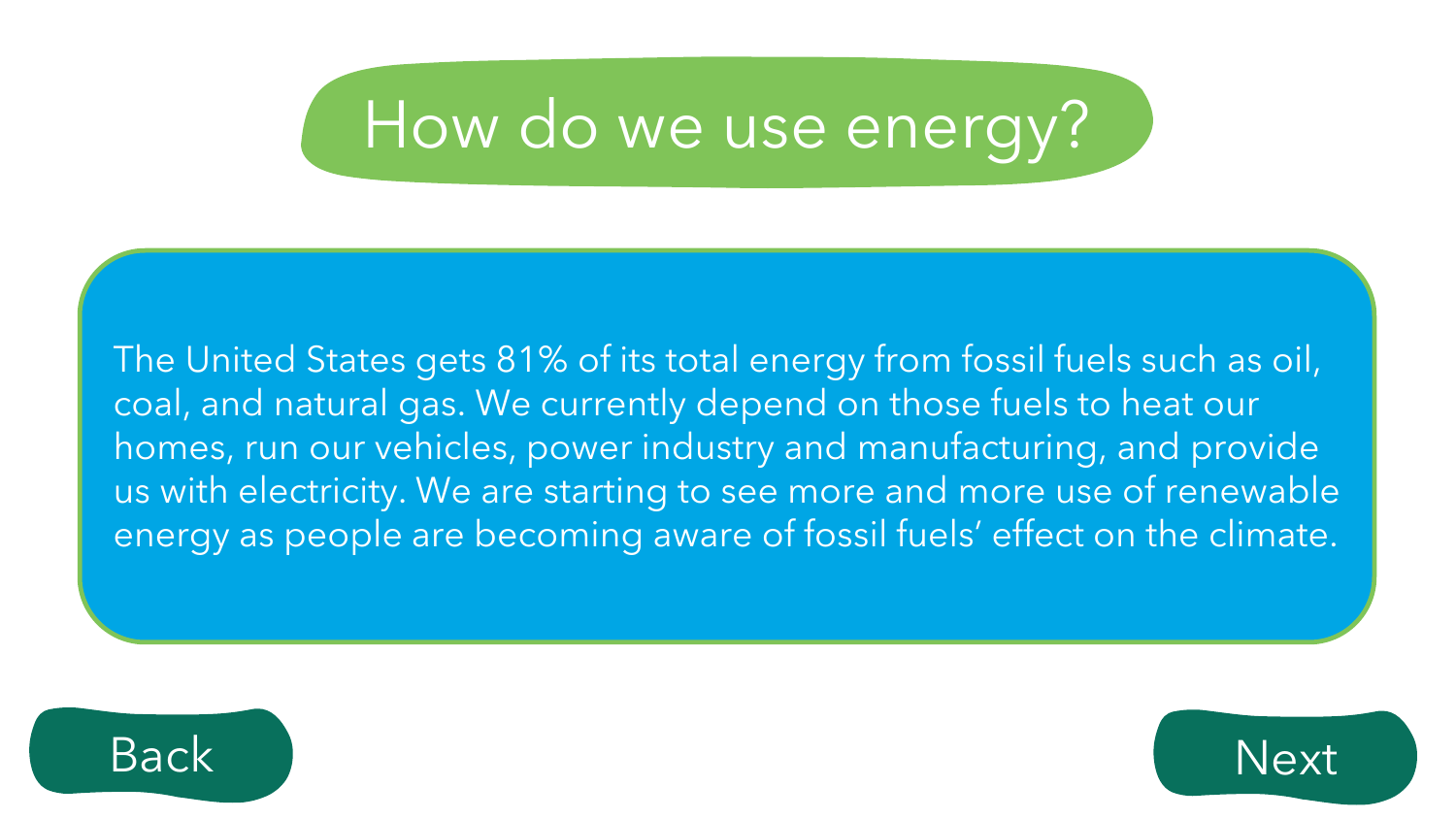### Renewable Energy Map! Click on an icon to learn more.

<span id="page-3-0"></span>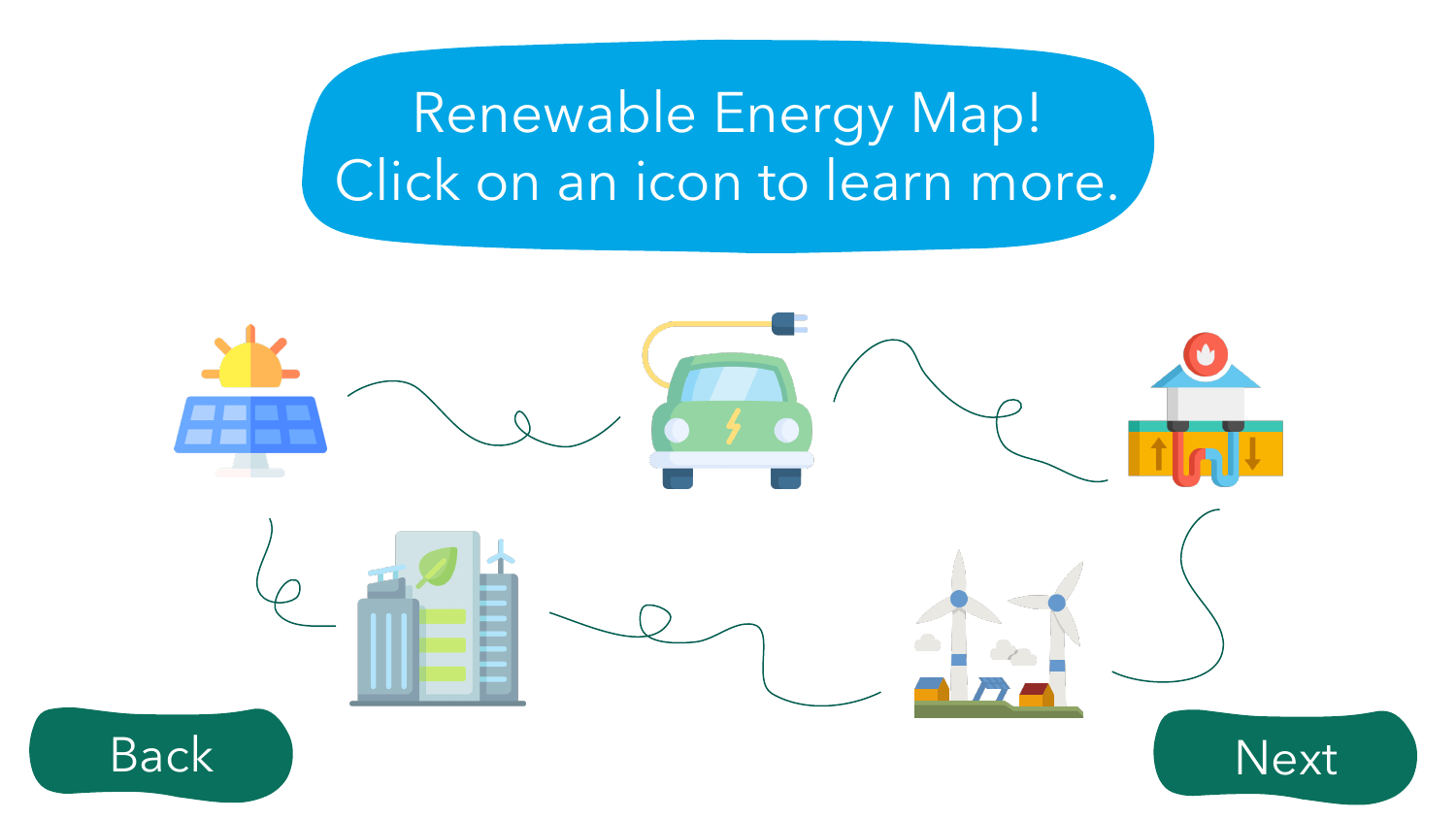

The solar panels that are installed on the roof of a house capture energy from the sun. They take this energy and use it to provide the house with electricity. Solar panels can even work on cloudy days when the sun isn't very visible at all.

**\***Montgomery County aims to increase the use of solar panels by financing community solar projects, implementing strict codes that require certain buildings to implement solar panels, and making solar more accessible across the county. Learn more in the [Climate Action Plan](#page-9-0)

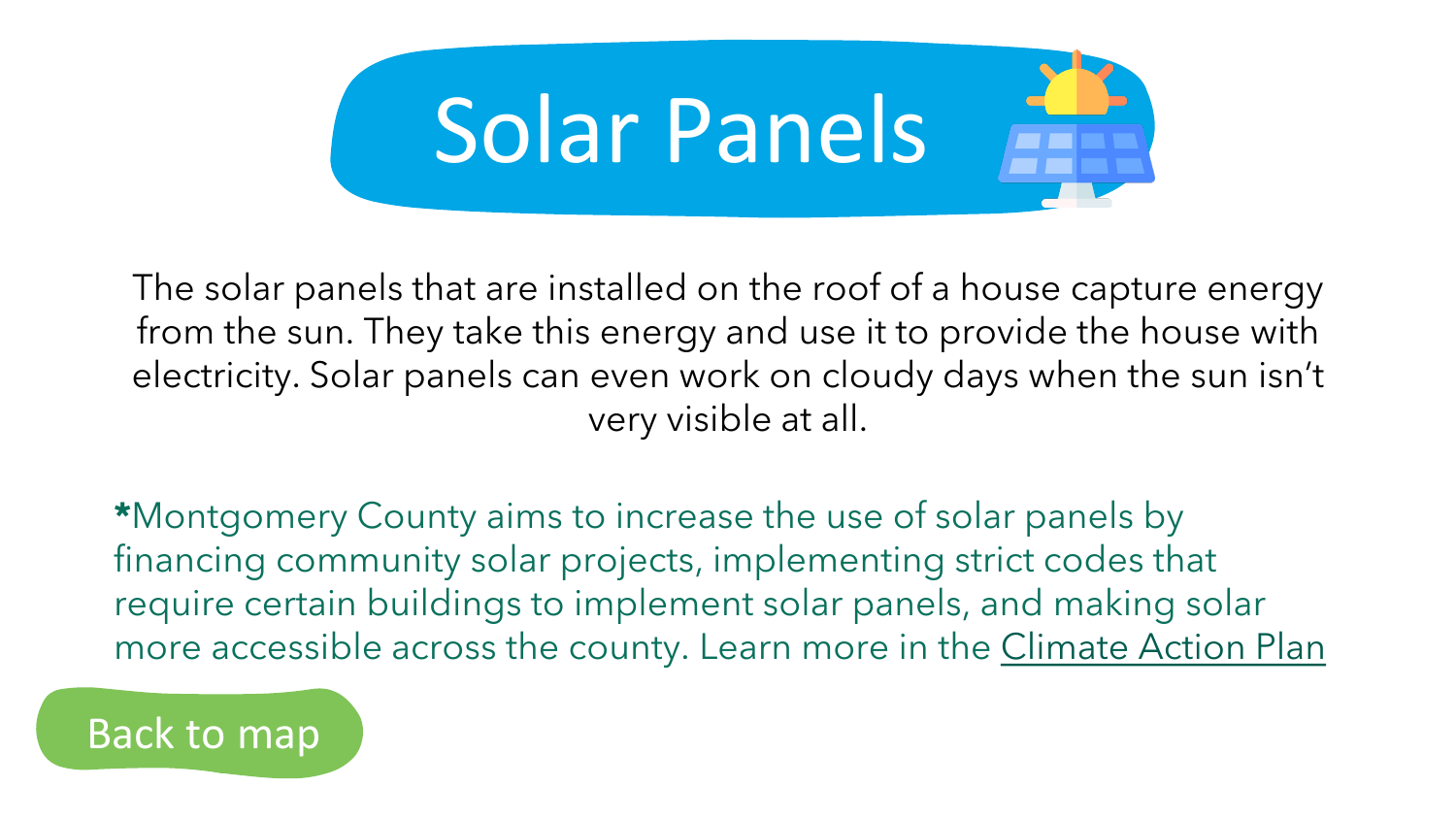

Electric vehicles (EVs) have a battery instead of a gasoline tank, and an electric motor instead of an internal combustion engine. Electric vehicles are often powered by nonrenewable energy, however, they still emit fewer heat-trapping gases and air pollutants than traditional gasoline and diesel-powered vehicles.

**\***Montgomery County aims to increase the use of electric vehicles to 100% by 2035, including all private sector vehicles, by stopping all purchases of non-electric buses by 2022 and electrifying 100% of the transit buses and Montgomery County Public Schools (MCPS) school buses by 2027. Learn more in the [Climate Action Plan](#page-9-0)

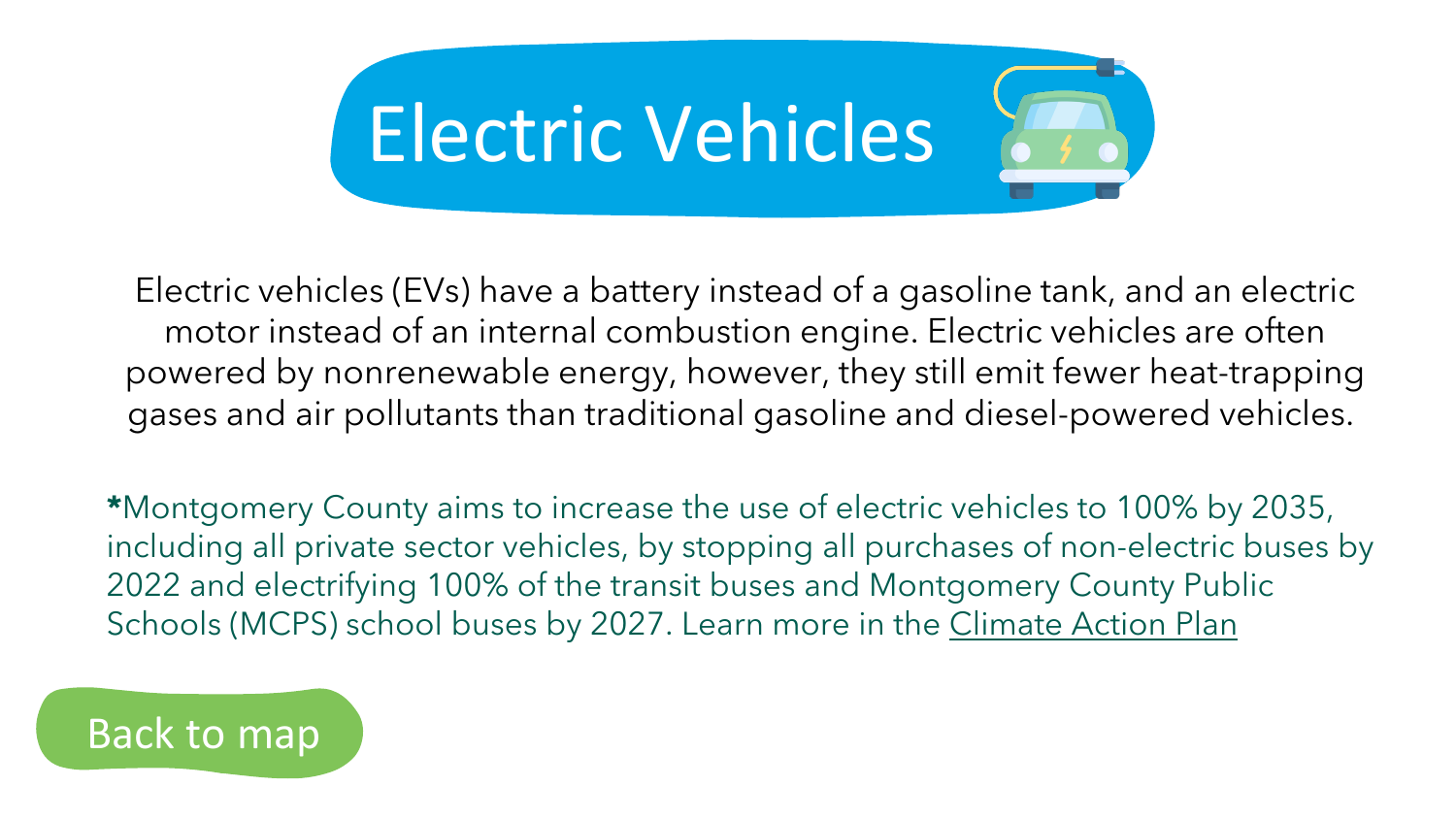

Geothermal energy uses energy in the ground to heat or cool the building above it. For heating, a geothermal heat pump removes the heat from the fluid in the earth, concentrates it, and then transfers it to the building. For cooling, the process is reversed.

**\***Montgomery County aims to increase the use of geothermal pumps by requiring that all new public buildings be designed to net-zero emissions standards. Learn more in the [Climate Action Plan](#page-9-0)

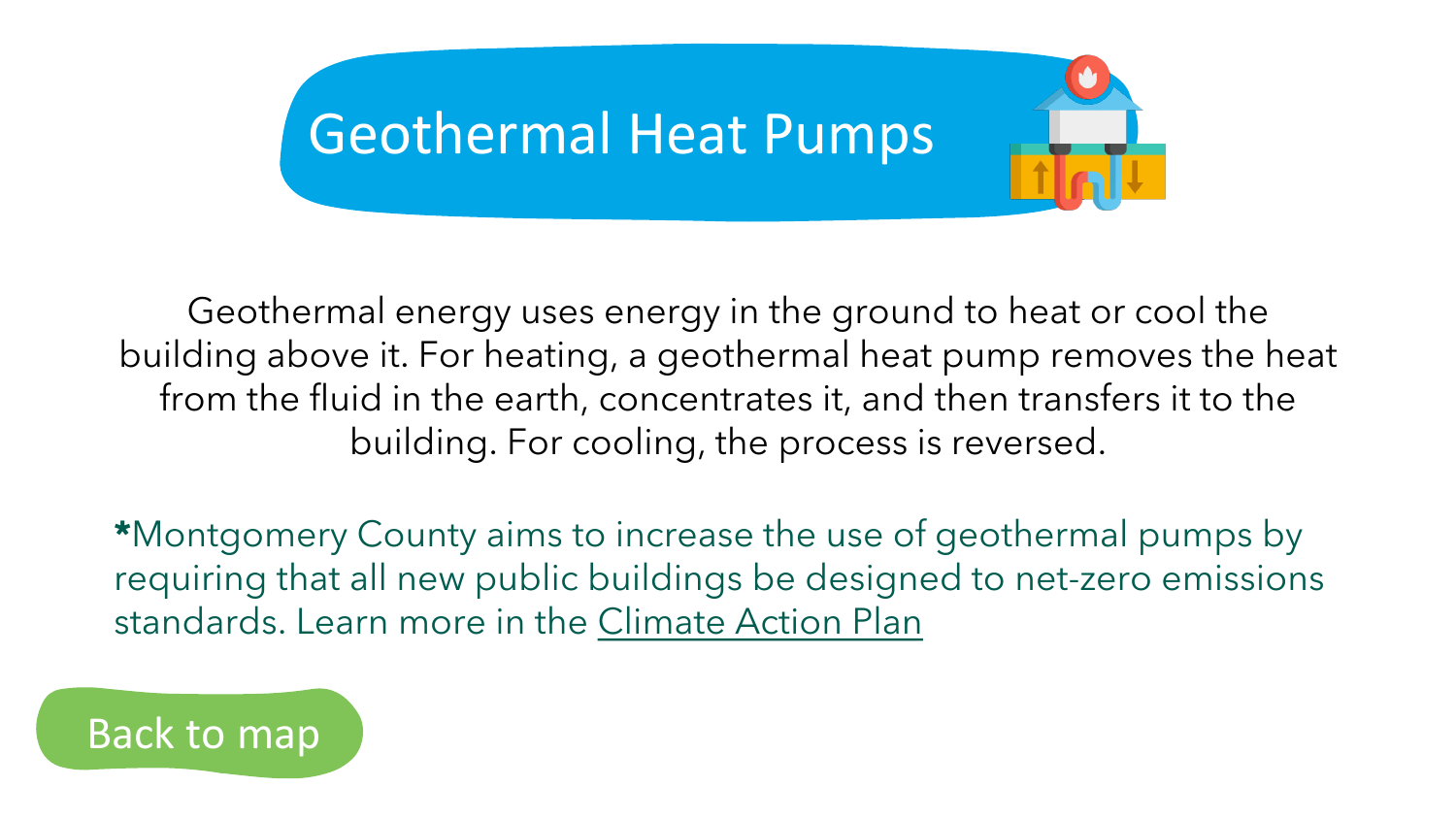### **Net Zero Energy Buildings**



#### Net-zero energy buildings are highly energy efficient and use renewable energy.

**\***Montgomery County aims to decrease building emissions by electrifying public buildings, promoting and incentivizing energy audits, and raising the energy performance standard for both new and existing commercial and multifamily buildings. Learn more in the [Climate Action Plan](#page-9-0)

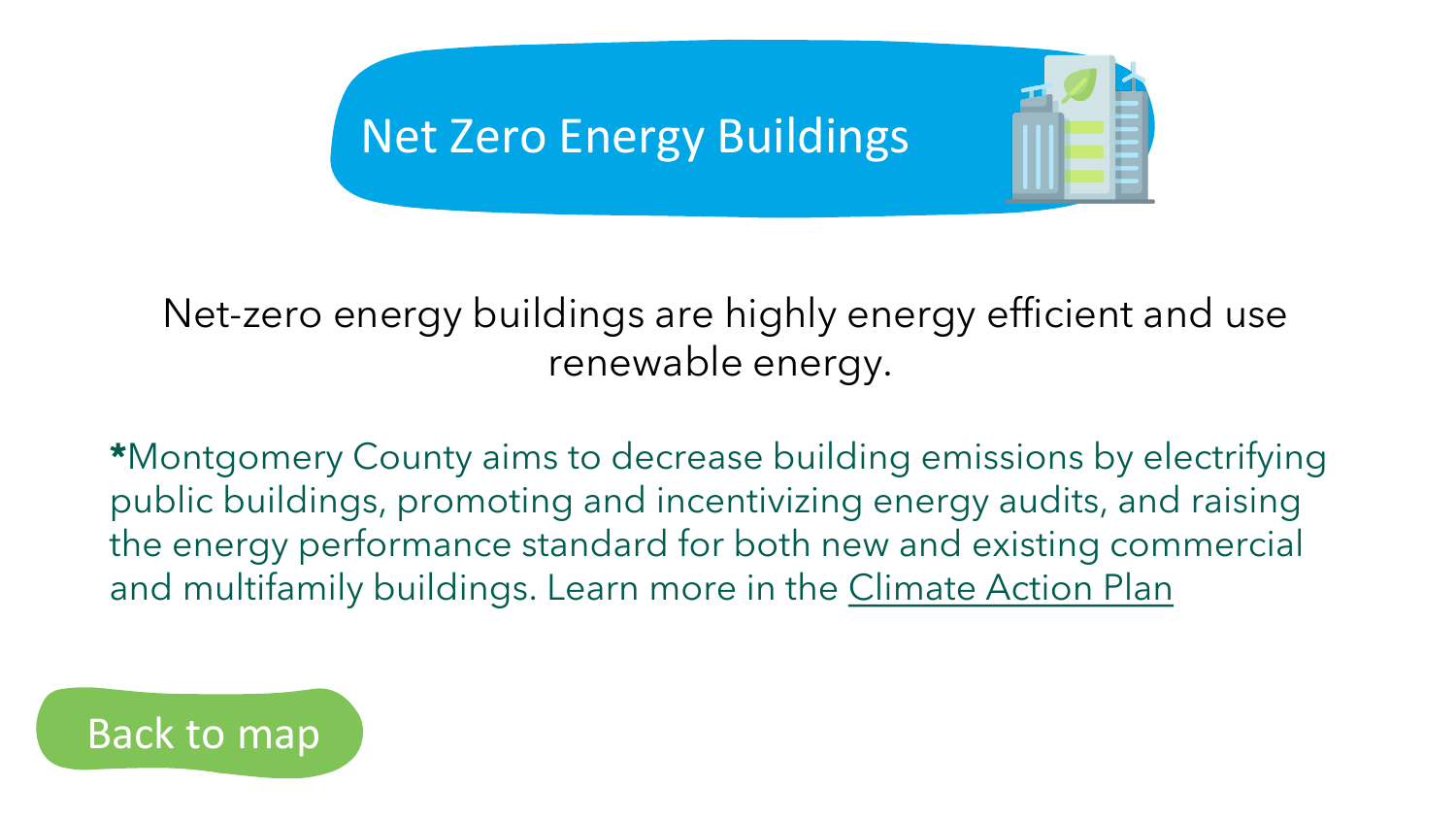

Wind energy is the energy from the movement of air. Wind turns the propeller-like blades of a turbine around a rotor, which spins a generator, and creates electricity. This electricity is typically used to power water pumps or communications. However, homeowners, farmers, and ranchers in windy areas can also use wind turbines as to cut their electric bills.

**\***Montgomery County aims to increase the use of wind energy by increasing renewables' development and accessibility. Learn more in the [Climate Action Plan](#page-9-0)

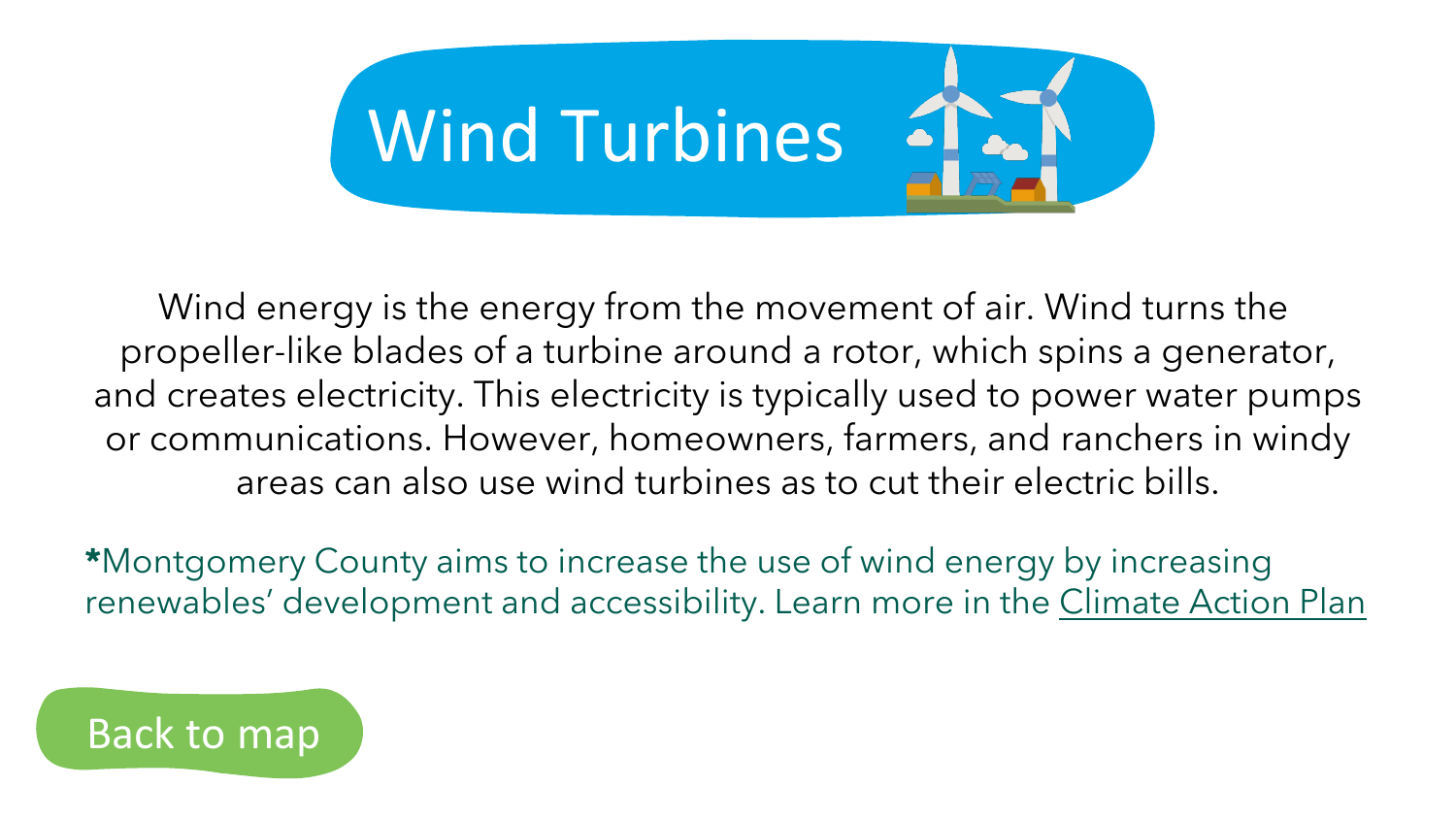## <span id="page-9-0"></span>Montgomery County Government **Climate Action Plan**

The **Climate Action Plan (CAP)** is Montgomery County's strategic plan to lower heat-trapping gases like carbon dioxide and methane. It details the effects of a changing climate on Montgomery County and includes strategies to reduce greenhouse gas\* emissions and climate-related risks to the County's residents, businesses, and the built and natural environment.

\*Greenhouse gases, also known as heat-trapping gasses, trap heat in the atmosphere. When we burn fossil fuels like coal and natural gas for energy, we add to the blanket of heat-trapping gases like carbon dioxide and methane that surround the planet.

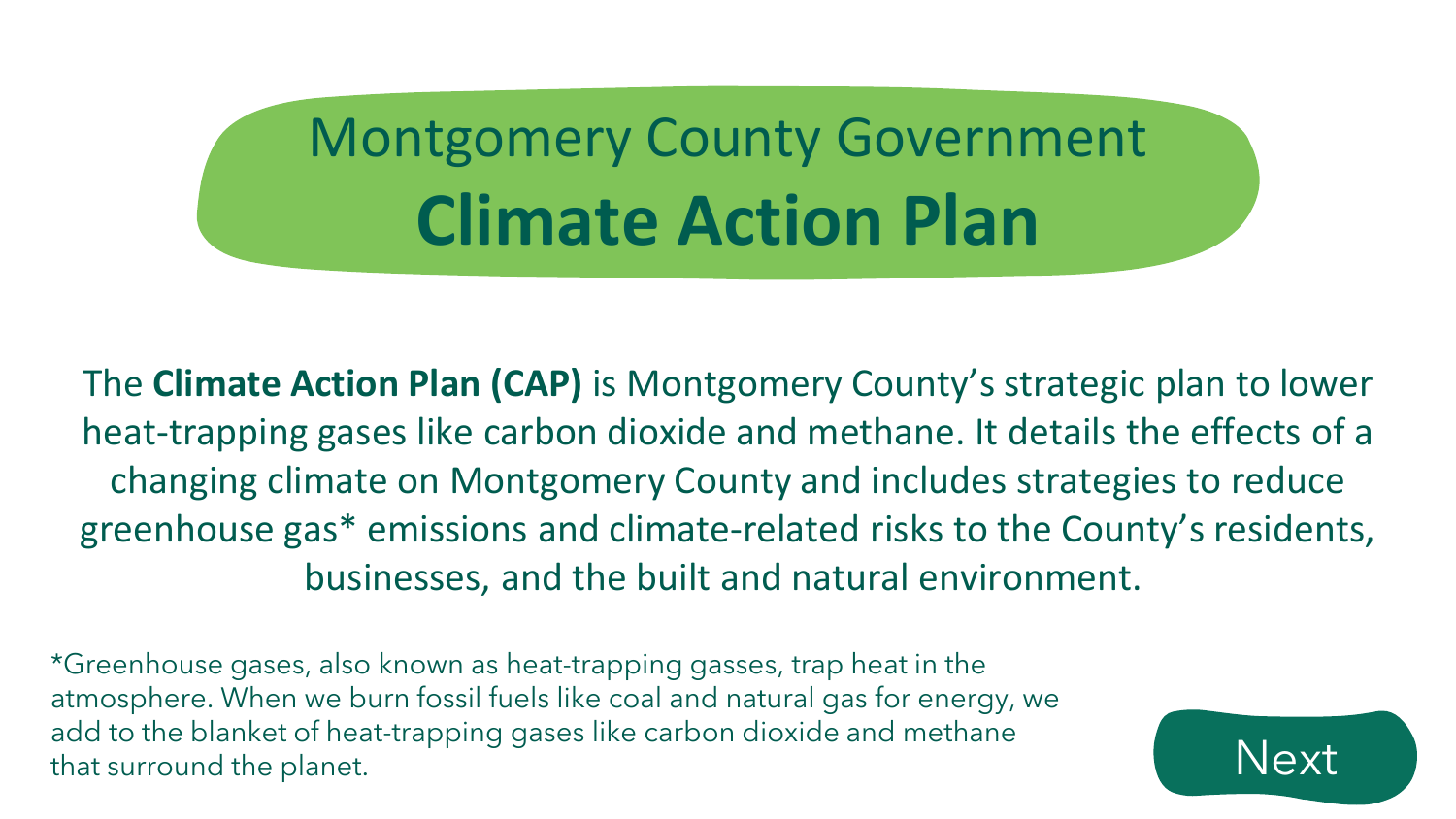### Montgomery County Government **Climate Action Plan**

[Read Full CAP](https://www.montgomerycountymd.gov/green/Resources/Files/climate/climate-action-plan.pdf) 

#### <span id="page-10-0"></span>The Vision

#### **Montgomery County....**

- uses and invests in clean, reliable, affordable electricity
- is home to resilient and efficient buildings
- safely, affordably, and sustainably moves people and connects places.
- has conserved and enhanced its nature-based solutions, including forest, meadow, and wetland ecosystems, greenspaces, and trees, while reversing carbon dioxide emissions
- is equipped with the resources and infrastructure to withstand the impacts of climate change
- fosters creativity and collaboration to develop climate solutions
- motivates community members to take action against climate change

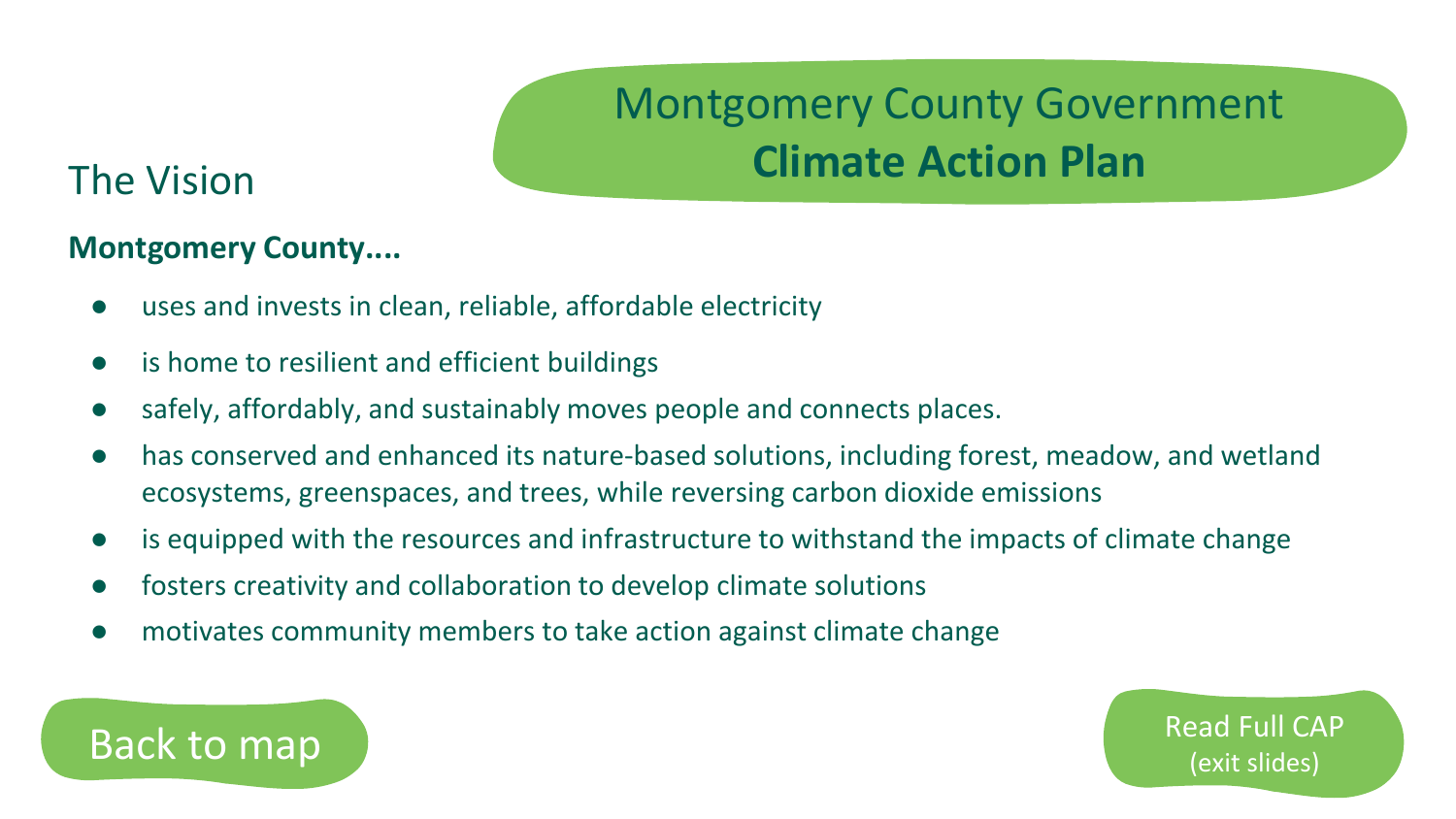### Transportation

#### <span id="page-11-0"></span>How does transportation affect climate change?

Emissions from cars, buses, planes, and other forms of transportation put carbon dioxide and other greenhouses gases into our atmosphere, contributing to climate change.

A typical passenger vehicle emits about 4.6 metric tons of carbon dioxide per year. This number can vary based on a vehicle's fuel, fuel economy, and the number of miles driven per year.

**To reduce your carbon footprint, walk, bike, or ride transit when possible.**





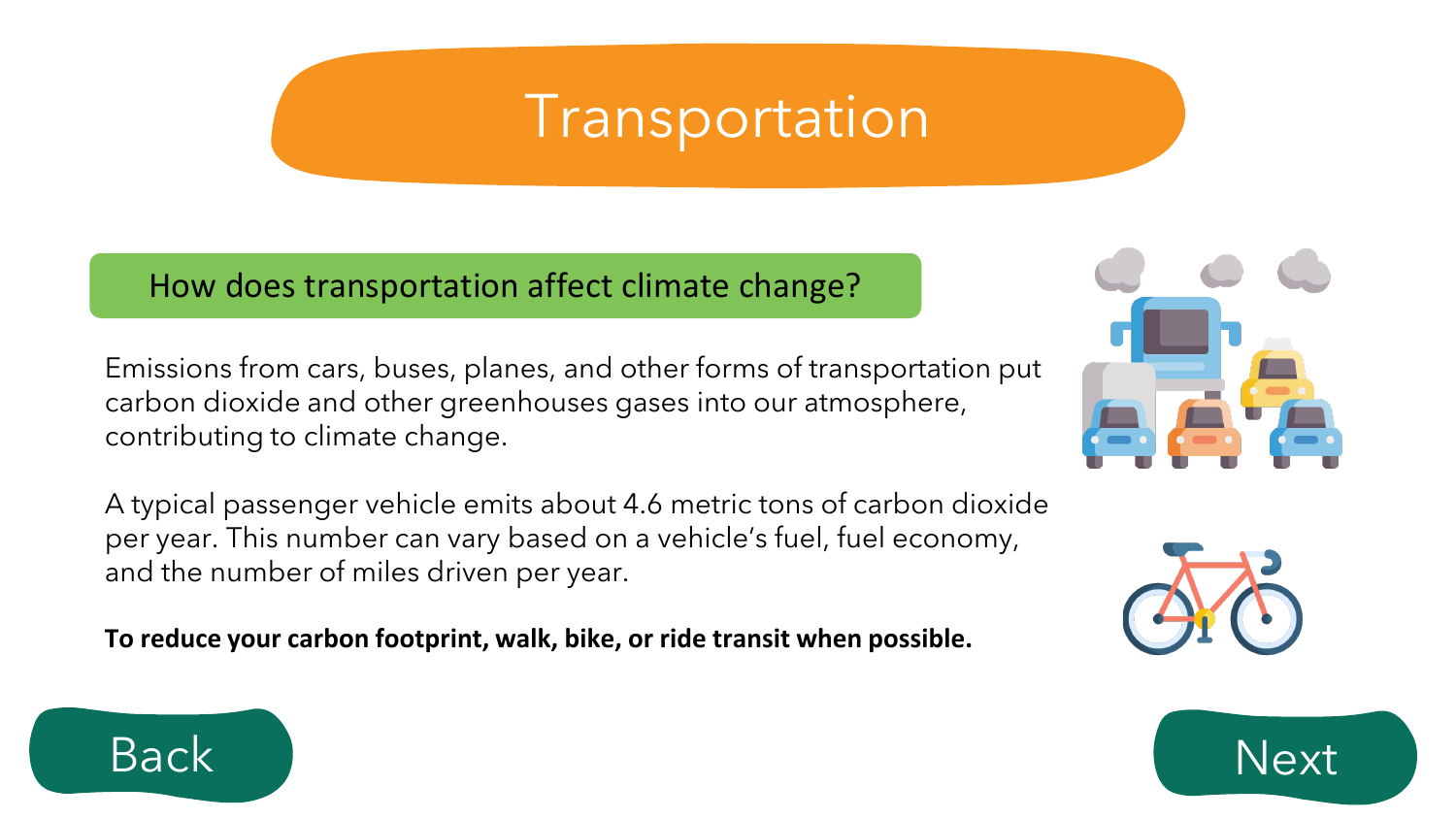### Montgomery County's Climate Action Plan: Transportation Vision

<span id="page-12-0"></span>

### **Transportation**

#### **Montgomery County safely, affordably, and sustainably moves people and** connects places.

- Transition to 100% zero emissions transportation and expand the supporting infrastructure.
- Provide clean, efficient, frequent, and reliable public transit.  $\bullet$
- Reduce the use of personal automobiles and increase use of transit and active transportation  $\bullet$ options, such as biking, walking, and micromobility services, with safe, supportive infrastructure and land use, along with greater use of transportation demand management to achieve trip reduction.
- Introduce new technologies and approaches to transition to a green transportation system.  $\bullet$



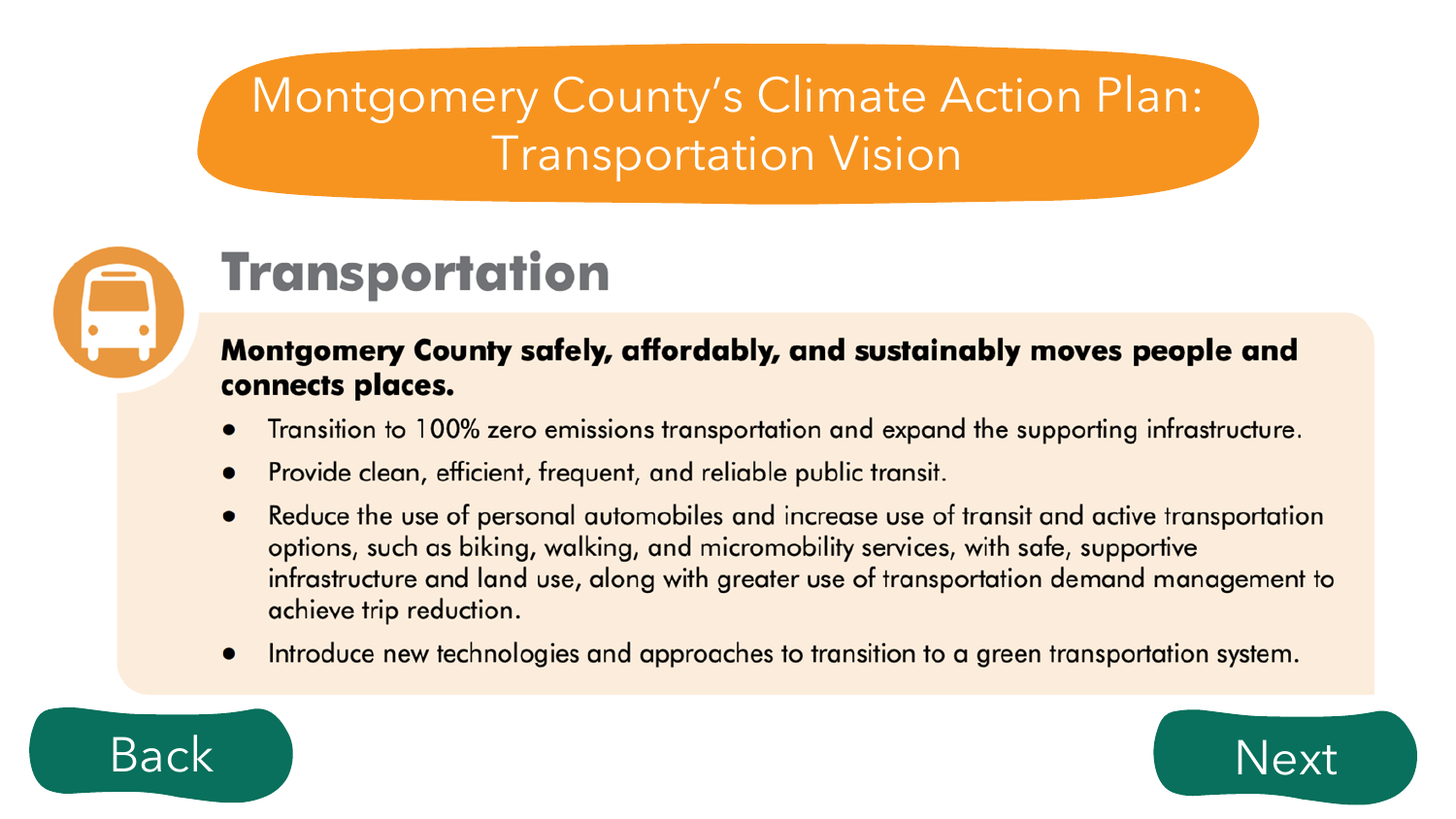## Conserving Energy

<span id="page-13-0"></span>Conserving energy is an important part of fighting climate change. The less energy you use, the lower your carbon footprint is. Your carbon footprint is the amount of carbon dioxide released into the air because of your own energy needs. Watch the video to learn more about the importance of conserving energy.

Write down three ways you can conserve energy shared in the video on a piece of paper or an editable copy of these slides.